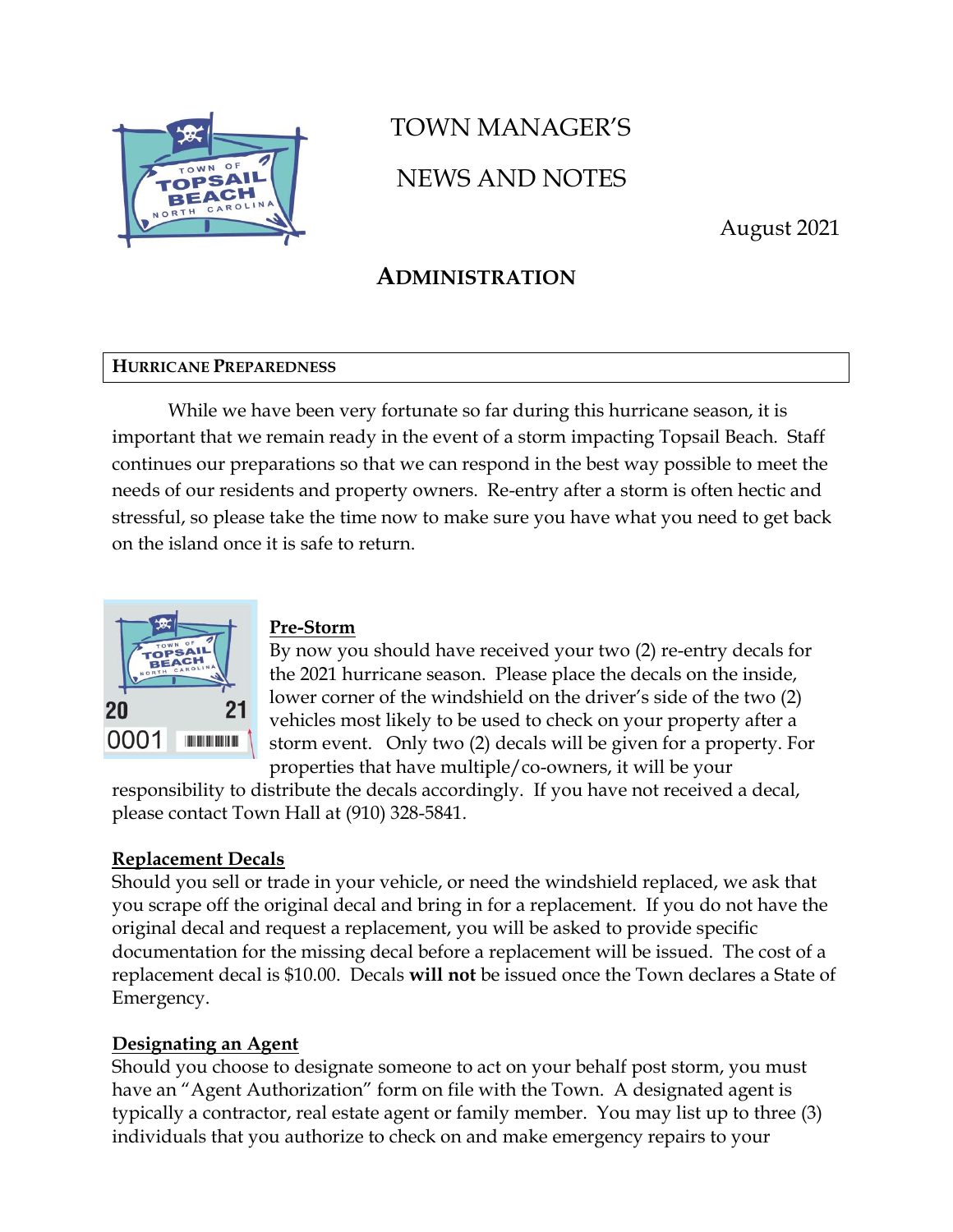property post storm. All Agent Authorization forms must be notarized and submitted to the Police Department as soon as possible. Those designated as an agent **must have a copy of the form with them to gain entry onto the island** once it is permissible. Please note that Agent Authorization form requests **will not be accepted** once the Town declares a State of Emergency and agents without a form **will not be allowed back on the island until it is open to the general public**. IMPORTANT: Previous Agent Authorization forms on file at the Police Department will be discarded and new ones must be submitted for 2021 and annually thereafter.

### **Post Storm**

Once the storm passes, public safety officials and Town staff will begin surveying the town to ensure re-entry for property owners and residents is safe. Once safety concerns are addressed re-entry will be open to long-term residents and property owners displaying a valid decal, as well as their designated agents with a copy of their form. Those owners and long-term residents who do not have a valid decal will be detoured to a designated area where they will be required to provide ownership/residency documentation for a temporary re-entry pass.

Please remember that these measures are in place for your safety and the safety of others. Every storm is different, and therefore the impacts of any storm are hard to predict. Topsail Beach officials and staff will do everything in our power to get you safely back on the island as quickly as possible. By following the steps above, a more orderly re-entry is possible.

Follow the Town on our various social media sites to keep up with what's going on in Town. If you haven't joined our Sunshine List, it is a great way to get email updates!

**Visit ReadyNC at<https://www.readync.org/plan-and-prepare/get-kit> for more detailed information.**

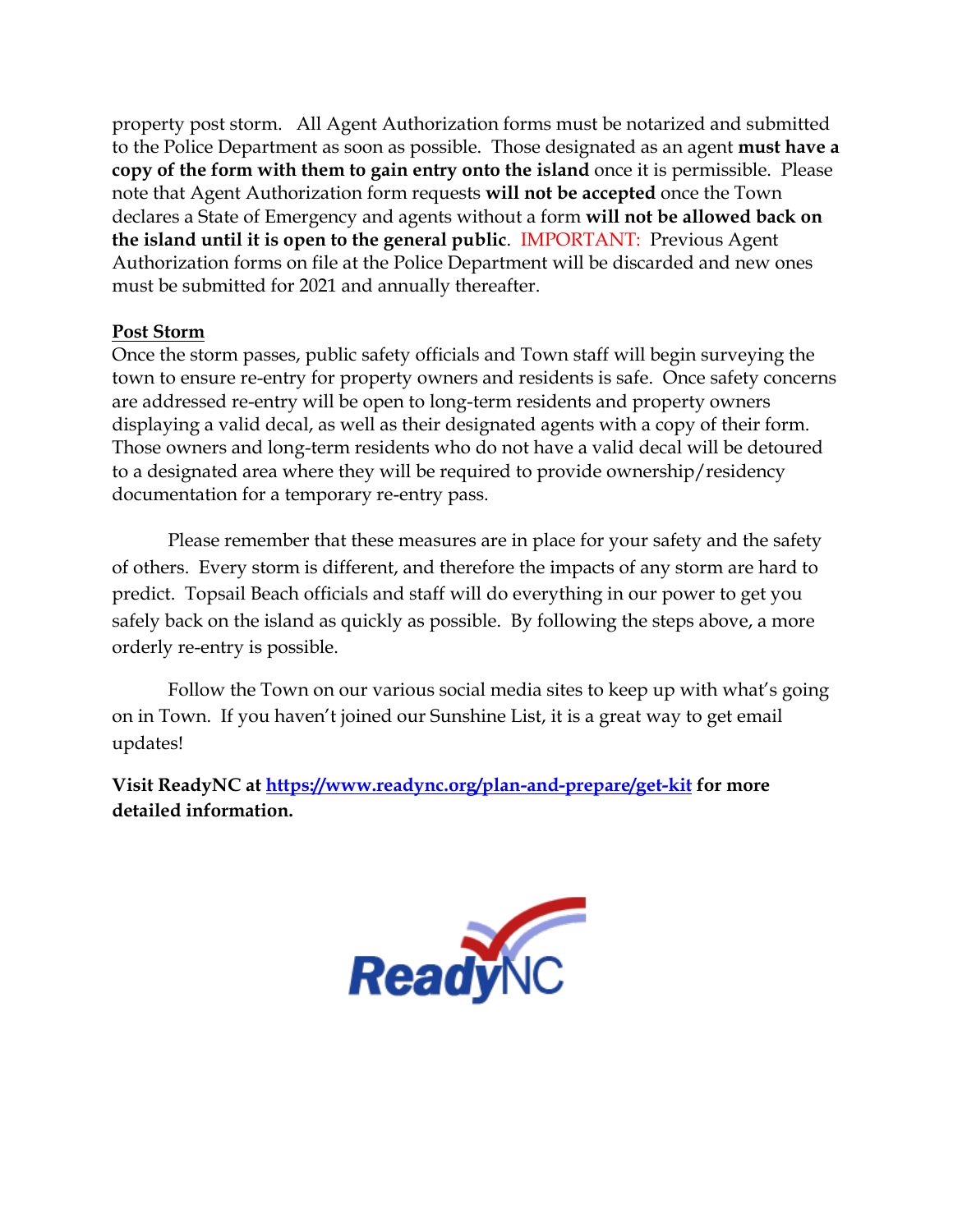#### **TOWN SPECIAL EVENTS**

### **BEACH LITTER SWEEP**



The third of three Beach Litter Sweeps is scheduled for Saturday, September 11th! This event is open to the public, all ages welcome! Volunteers are provided with gloves and trash bags. Don't forget to share your pictures with us at Town Hall! For more information and to share this event with you friends and family, check out our Facebook event at: [https://www.facebook.com/events/447252939716276/.](https://www.facebook.com/events/447252939716276/)

### **TOPSAIL SOUNDS**

The Imitations did a great job at our July Topsail Sounds Concert! They had people up and dancing throughout the night. Many of our residents and visitors came out to enjoy an evening of good music and good company.

The last of the Topsail Sounds Concert Series is on August 24th from 6:30-8:30 pm featuring the British Invaders. If you're a fan of 1960's music, this is the place to be!

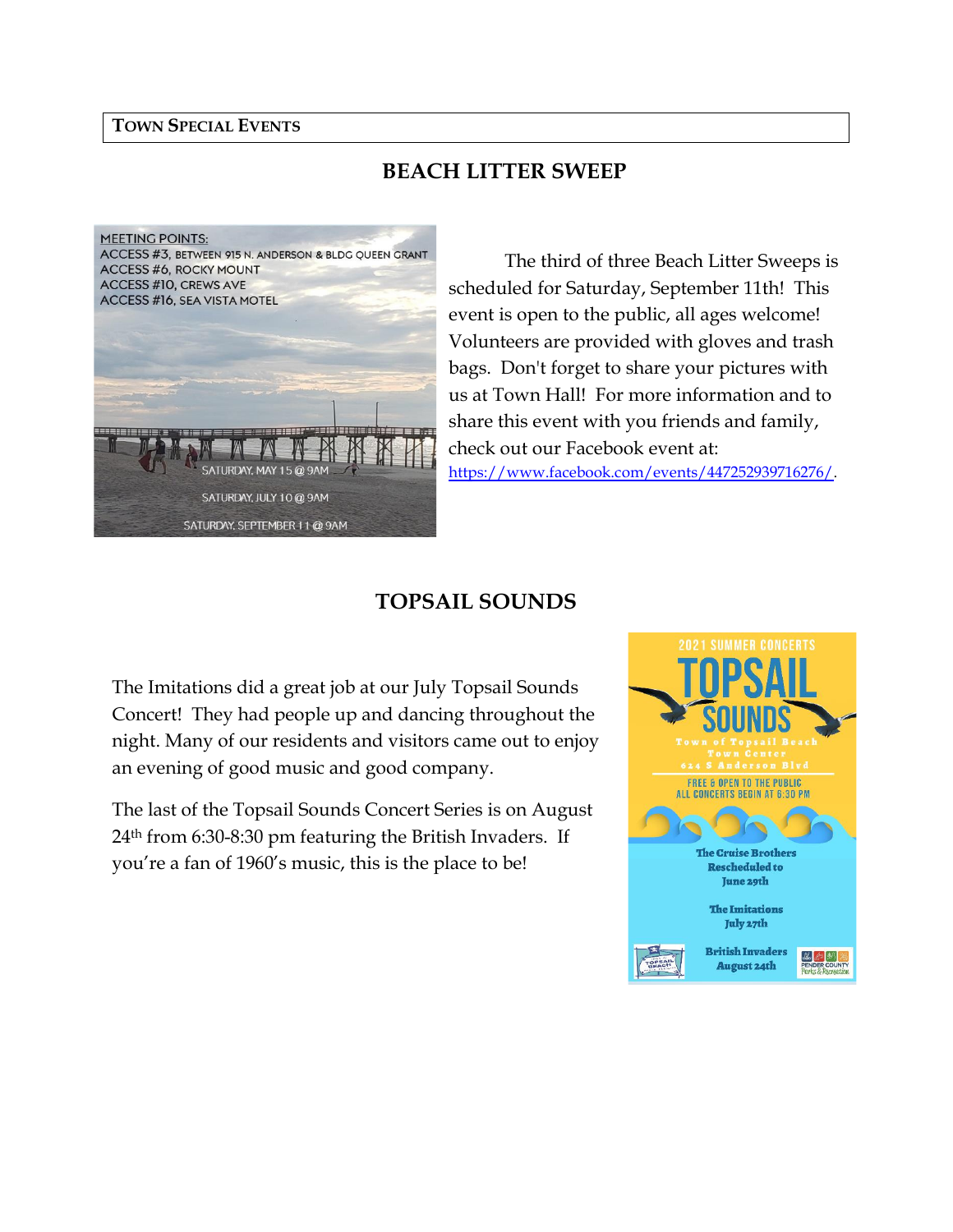# **POLICE**

### **ACTIVITY LOG EVENT SUMMARY**

| <b>JULY 2021</b>                |                |                                          |                |  |  |
|---------------------------------|----------------|------------------------------------------|----------------|--|--|
| <b>ARREST MADE</b>              | 5              | <b>ASSIST TO FIRE/RESCUE</b>             | 7              |  |  |
| <b>ALARM CALL</b>               | 4              | <b>CALL FOR SERVICE</b><br>29            |                |  |  |
| <b>ASSAULT</b>                  | $\overline{2}$ | <b>BEACH PATROL</b>                      | 3              |  |  |
| <b>BOAT RELATED CALL</b>        | $\mathbf{0}$   | <b>BEACH WHEELCHAIR</b>                  | $\mathbf{0}$   |  |  |
| <b>CIVIL CITATION</b>           | 45             | <b>DEATH</b>                             | 0              |  |  |
| <b>DISTURBANCE CALL</b>         | 5              | <b>DOG RELATED CALL</b>                  | $\overline{2}$ |  |  |
| LARCENY REPORT / B&E/ DRUGS     | $\bf{0}$       | <b>LOST &amp; FOUND PROPERTY</b>         | 1              |  |  |
| <b>MESSAGE DELIVERED</b>        | $\mathbf{0}$   | <b>MISSING PERSON</b>                    |                |  |  |
| <b>OPEN DOOR FOUND</b>          | $\overline{2}$ | <b>PARKING COMPLAINT</b>                 | 32             |  |  |
| <b>PROPERTY DAMAGE</b>          | $\Omega$       | <b>SURFING VIOLATION</b>                 | $\Omega$       |  |  |
| <b>SCHOOL ATTENDED</b>          | $\mathbf{0}$   | <b>SECURITY/BUSINESS CHECK</b>           | 159            |  |  |
| <b>SPECIAL WORK</b>             | 51             | <b>STATE CITATION ISSUED</b><br>71       |                |  |  |
| <b>SUSPICIOUS PERSON</b>        | 3              | <b>SUSPICIOUS/UNLOCKED VEHICLE</b><br>14 |                |  |  |
| <b>TRAFFIC ACCIDENT</b>         | 3              | <b>TRESPASS CALL</b>                     |                |  |  |
| <b>TOPSAIL/SURF CITY ASSIST</b> | 0              | <b>WARNING CITATION ISSUED</b><br>78     |                |  |  |

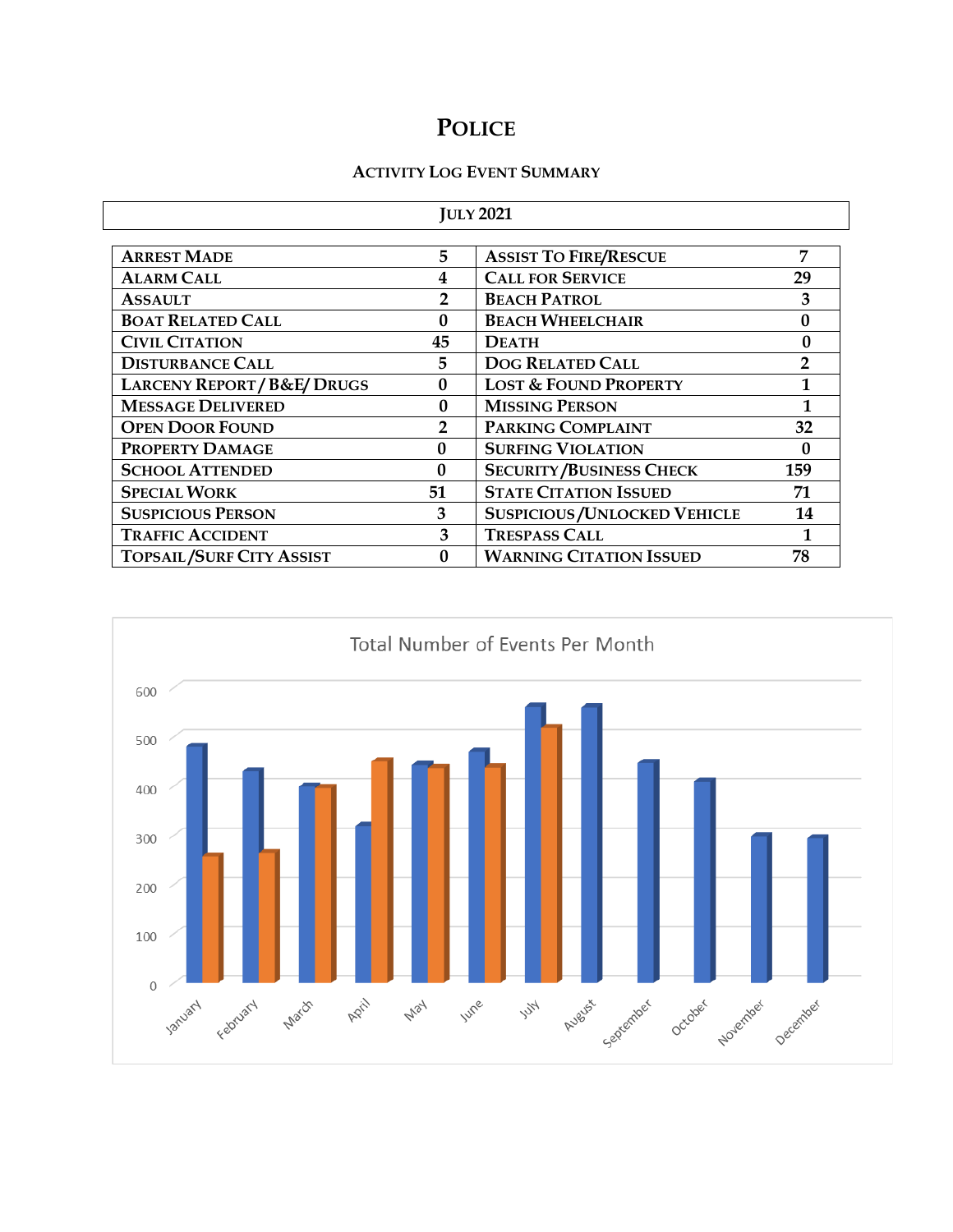### **PUBLIC WORKS**

### **WATER USAGE**



Below is a look at the average daily water usage for July 2021, and a comparison of the data to 2019 and 2020. This July the distribution for the water system was a total of 11,831,610 gallons of water for an average of 381,665 gallons a day, a decrease of 41,768 gpd over the same period last year (423,433 gpd).

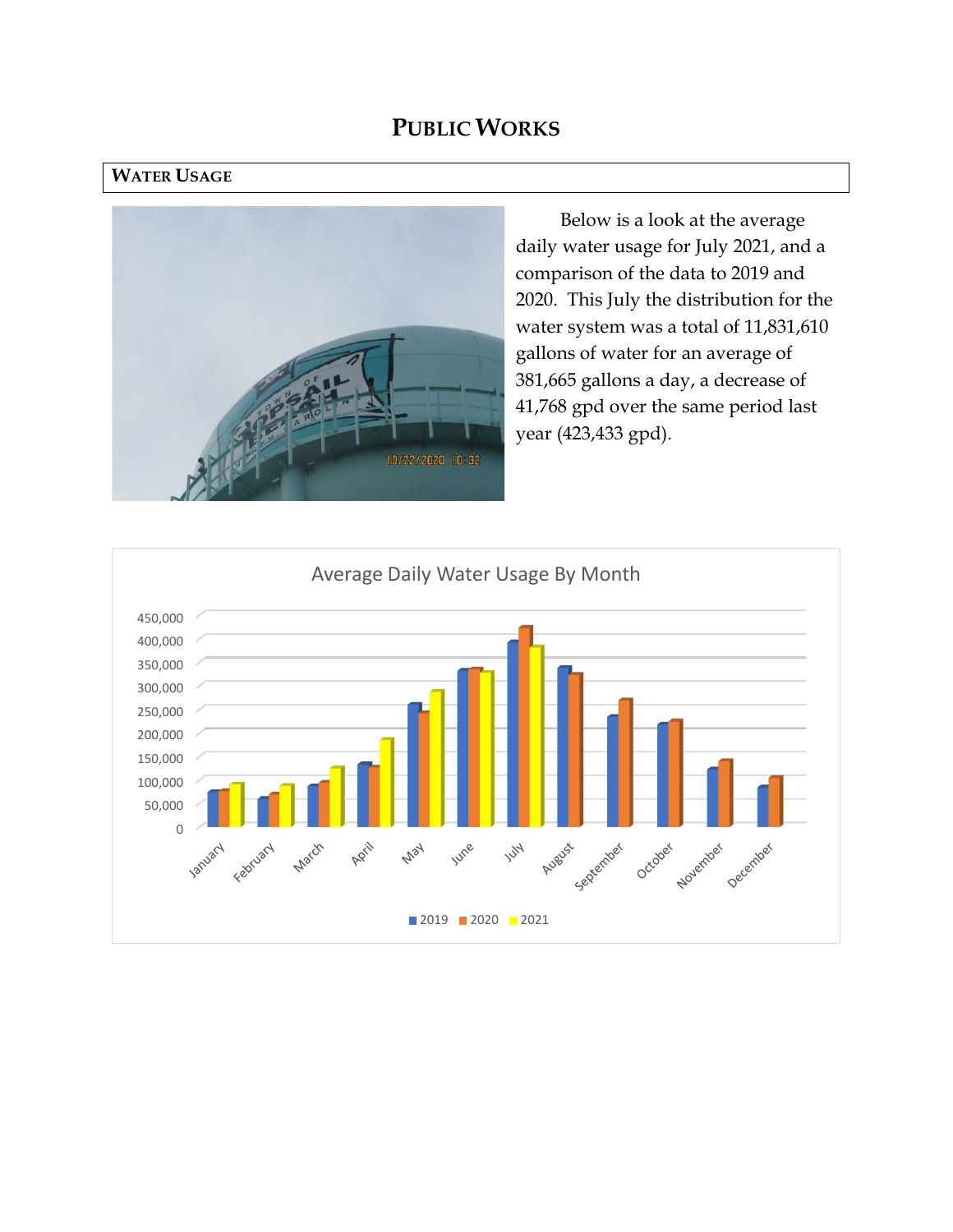# **COMMUNITY DEVELOPMENT**

### **PLANNING AND ZONING**

The Planning Board met on July 28, 2021 with the following actions taken:

*The Board reviewed the proposed amendments to the Town's Flood Damage Prevention Ordinance prepared by Sam Shore, Cape Fear Council of governments (COG). The Board decided to solicit input from local engineers, surveyors and contractors and discuss again at their August Meeting.*

Their next meeting will be August 25th at 10:00 am.

### **PARKS AND RECREATION**

The Parks and Recreation Advisory Board met on January 27, 2021 with the following actions taken:

*Discussed next steps for the Bike/Ped Plan. Committee Members asked COG to follow up with possible funding options to possibly begin design work.*

Their next meeting will be August 25th following the Planning Board meeting.

**BUILDING PERMIT SUMMARY**

A total of 22 permits were issued in the month of July at a valuation of \$766,943.38.

| PERMIT DESCRIPTION         | <b>NUMBER</b> | <b>VALUATION</b> | <b>PERMIT FEE</b> |
|----------------------------|---------------|------------------|-------------------|
| Docks/Decks/Seawalls/AC    | 2             | \$62,400.00      | \$290.00          |
| <b>Electrical Repair</b>   | 5             | \$2,950.00       | \$275.00          |
| Elevator/Cargo Lift        |               | \$10,000.00      | \$160.00          |
| Hotel/Motel                |               | \$6,440.75       | \$55.00           |
| <b>Mechanical Repairs</b>  | 7             | \$40,322.63      | \$385.00          |
| Residential Remodel        | 1             | \$20,000.00      | \$285.00          |
| Residential Single Family  | 2             | \$624,830.00     | \$7,818.20        |
| Zoning Permit for Septic   |               | \$0.00           | \$30.00           |
| Zoning Permit for Driveway | 2             | \$0.00           | \$60.00           |
|                            | 22            | \$766,943.38     | \$9,358.20        |

# **JULY 2021 BUILDING PERMITS**